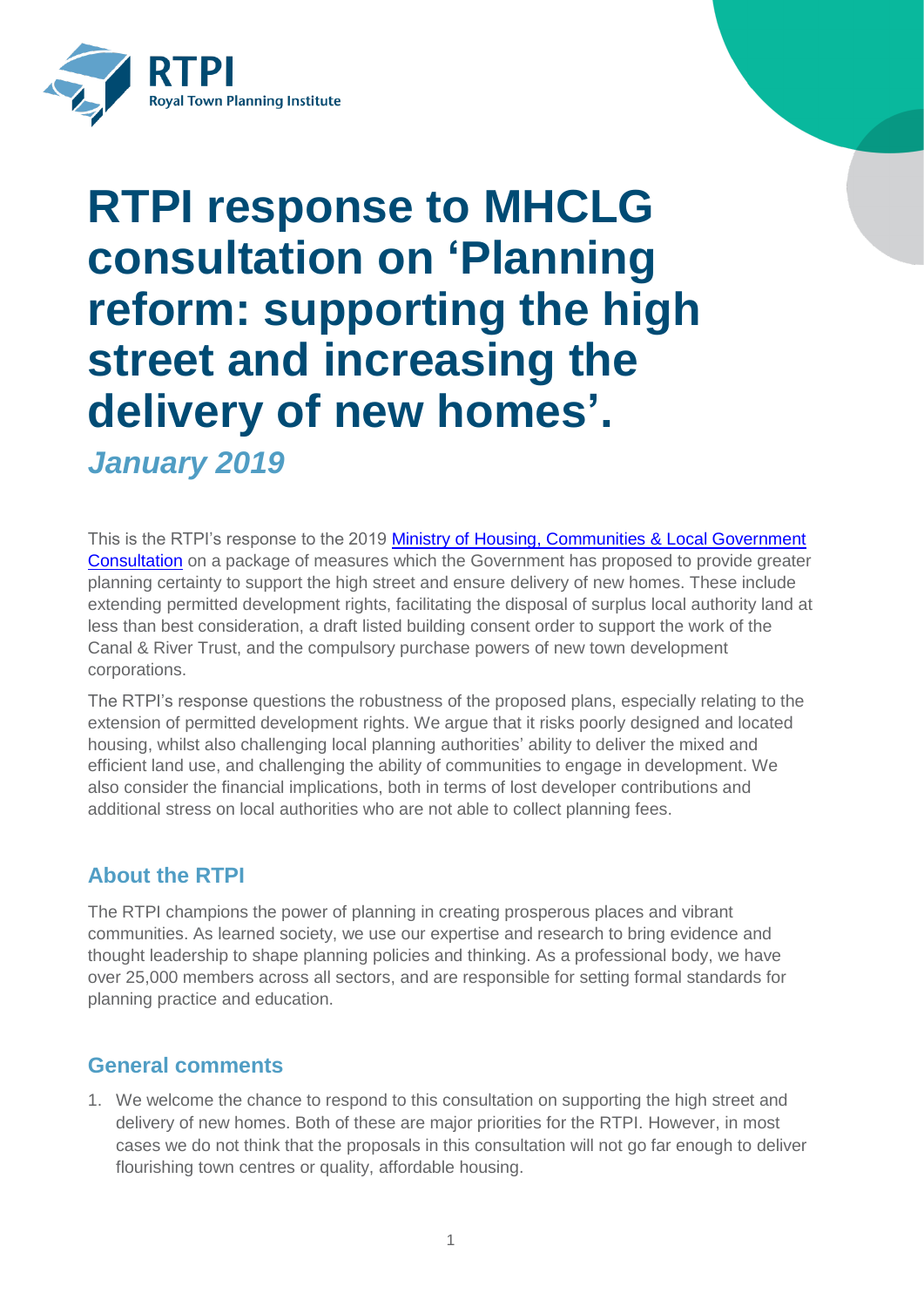

- 2. Through proposing the extension of permitted development rights (PD) Government risks encouraging a piecemeal, short term approach. Recent history has shown PD to deliver poor quality, poorly located housing.
- 3. Both the proposals to bring upward extensions and demolition of commercial buildings are accompanied by extensive and quite legitimate considerations for prior approval. In this response we suggest several additional standards which would need to be considered, in particular relating to accessibility. Were permitted development to be extended with adequate provisions to stop inappropriate development, prior approval would be no more simple than normal planning permission.
- 4. Extending PD would result in less developer contributions towards affordable housing and infrastructure. Additionally, the reduction in fees paid to local authorities as a result of extending PD would put further financial pressure on already cash strapped authorities. Current fees for PD not come close to covering the costs involve for the local planning authority. The combined effect would mean that ordinary taxpayers would essentially be subsidising this development.
- 5. Extending PD would also challenge the democratic oversight of new developments. Local authorities would lose control over land use, and local people would lose their right to engage with new developments. In addition to reducing opportunities for community participation, this would also likely lead to strong resistance from communities.
- 6. Many LPAs have recently brought in / are bringing into effect Article 4 Directions to remove PD rights for change of use from office to residential. If the proposed new PD right is brought in, those LPAs will need to bring into effect further Article 4 Directions, probably in the same areas, to control this. This is a poor use of LPA resources just to maintain the status quo against the gradual eroding of the plan-led system through PD.
- 7. The changes appear to be at direct odds with other Government priorities, including the strong emphasis on place-making and quality design in the revised NPPF and support for the Hackitt Independent Review of Building Regulations and Fire Safety. Government should provide evidence of the problem it is trying to tackle with this. It is likely that most local planning authorities would already grant planning permission for such uses – but with better design, infrastructure contributions etc.
- 8. Finally, these changes are unlikely to make a significant contribution to increasing housing delivery and as such will not address the issues they set out to resolve. As such, they do not merit the damage they would cause.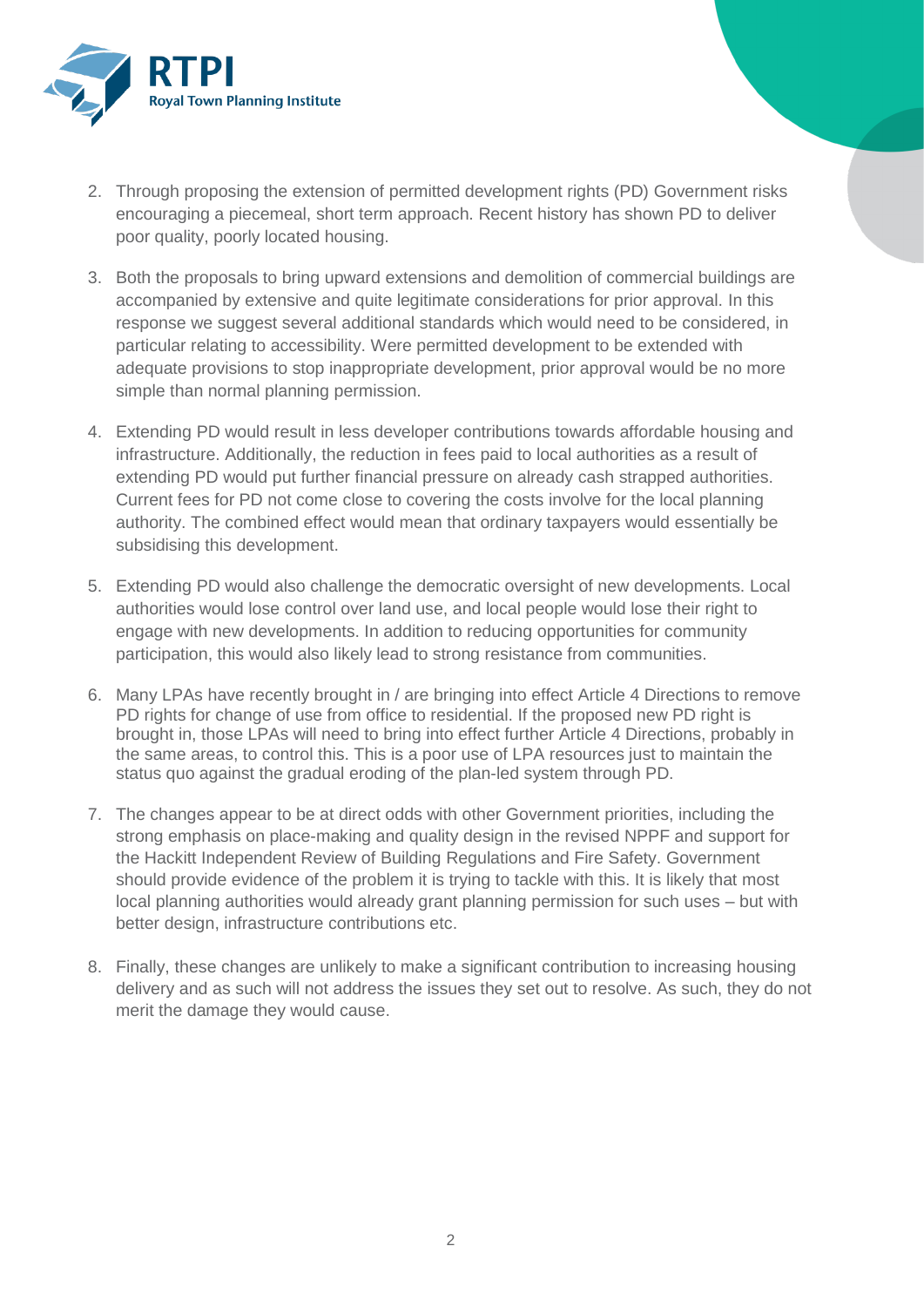

 $\overline{a}$ 

# **Part 1: New and amended permitted development rights and changes to use classes**

**Question 1.1: Do you agree that there should be a new permitted development right to allow shops (A1) financial and professional services (A2), hot food takeaways (A5), betting shops, pay day loan shop and launderettes to change to office use (B1)?**

- 9. No. We agree that high streets and town centres are facing challenges, and we will soon be commissioning research on how planning can help tackle these challenges. However, a blanket PD right will mean un-planned changes to ground floor primary shopping frontages which could detrimentally affect those parts of high streets that may still be vibrant. B1 office uses could create ground floor dead frontages. This will not stop the decline of the high street. If anything times of crisis require more and better planning, not less.
- 10. This change would disadvantage disabled people in seeking work and going about everyday business. Existing shop premises to be converted to B1 might not offer inclusive level access from the street, level access to the entered level of the building, and passenger lifts if the majority of the floor space converted to B1 would otherwise be out of reach. Building Regulations for conversion of existing premises normally requires accessibility to be no worse than before, meaning that entrance door steps do not need to be removed, toilets do not need to be updated for access, and lifts do not need to be put in to the upper floors of larger buildings.
- 11. It would be better to have a policy approach to this rather than a PD approach. Indeed many Local Plans and Local Planning Authorities (LPAs) already allow flexibility within shopping frontages, particularly secondary frontages.

# **Question 1.2: Do you agree that there should be a new permitted development right to allow hot food takeaways (A5) to change to residential use (C3)?**

- 12. For similar reasons to those described above we do not agree with this new PD right. Moreover, there is a wealth of evidence that PD to C3 residential creates poor quality living conditions and insufficient space standards. 1
- 13. Hot food takeaways often cluster together so new C3 residential could be created with hot food takeaways on either side, with a ground floor frontage. This is not a satisfactory living environment and not in accordance with NPPF's agent of change principle.

<sup>&</sup>lt;sup>1</sup> See for example a recent winner of the RTPI Awards for Research Excellence, Clifford et al (2018), *Impact of extending development rights to office-to-residential change*, RICS Research Trust.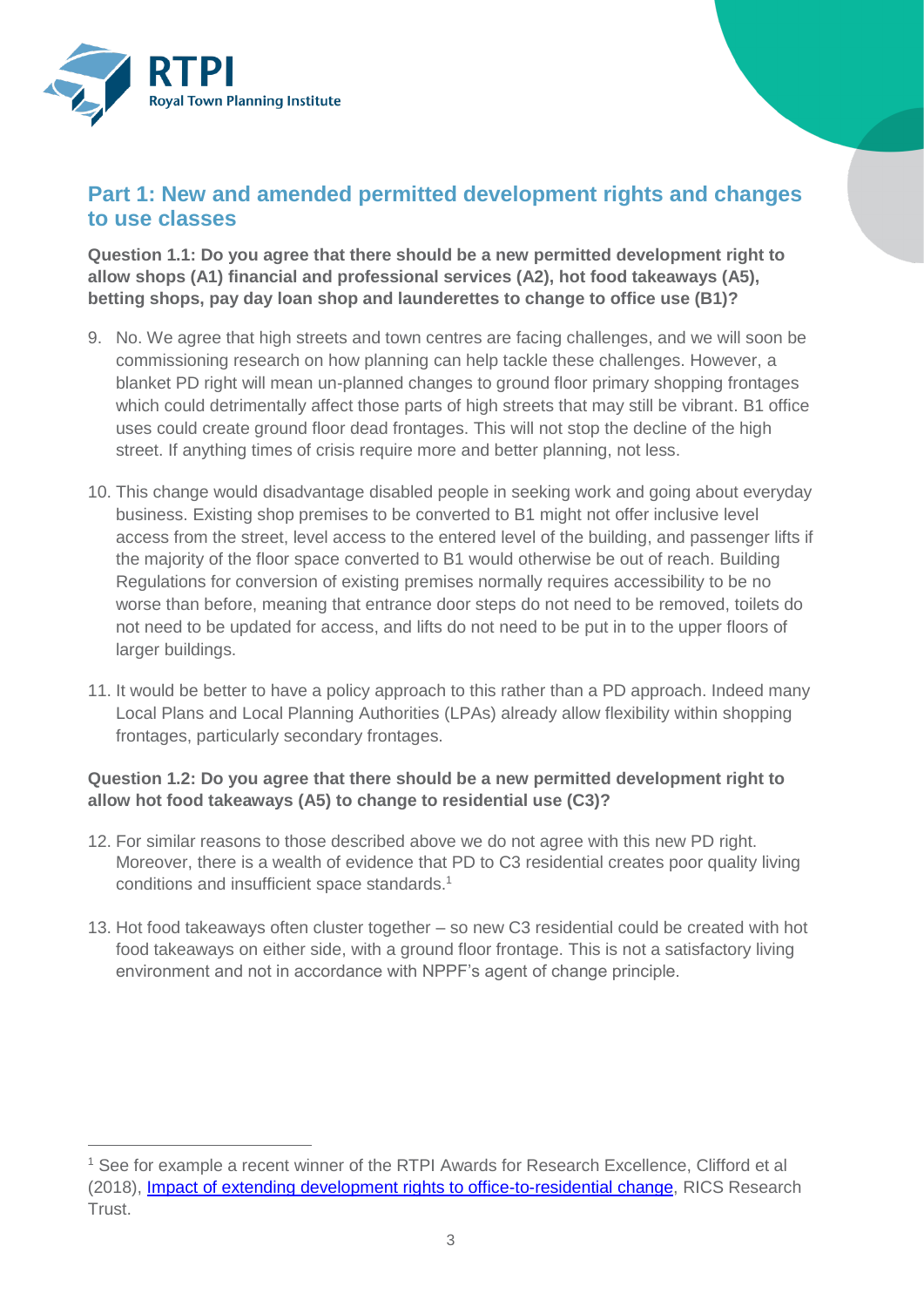

# **Question 1.3: Are there any specific matters that should be considered for prior approval to change to office use?**

- 14. As above, we do not believe this PD right should be pursued. However, if introduced, PD should not apply to primary frontages, and LPAs should be able to consider the impact on the high street.
- 15. Any changes must also consider the specific issue of access for disabled people. This would require that new-build standards should be updated to meet recommendations for access to new buildings contained in current Building Regulations or British Standards. This could be expressed in the Order with reference to the Equality Act 2010 Section 21 requiring design of premises to be physically adjusted to be accessible in anticipation of disabled people being business visitors or clients as well as employees.

# **Question 1.4: Do you agree that the permitted development right for the temporary change of use of the premises listed in paragraph 1.9 should allow change to a public library, exhibition hall, museum, clinic or health centre?**

16. Yes, these would be acceptable in both primary and secondary frontages for the most part. However, such changes of use should be restricted to changes where independent audits of proposed access and use show compliance with the Equality Act 2010 Section 21, which requires the physical design of premises to be physically adjusted to be accessible in anticipation of disabled people being business visitors or clients as well as employees.

# **Question 1.5: Are there other community uses to which temporary change of use should be allowed?**

17. Uses in the wider D1 use class could benefit from this, not just those named in 1.4. Also D2 uses may benefit too such as theatres, cinemas, cultural / arts uses, crèches, community centres, therapy or yoga centres etc.

### **Question 1.6: Do you agree that the temporary change of use should be extended from 2 years to 3 years?**

### **Question 1.7: Would changes to certain of the A use classes be helpful in supporting high streets?**

18. No. Retailers generally want to be located in close proximity to other retailers and losing core A1 retail could undermine primary shopping areas and lead to a downward spiral of decline.

#### **Question 1.8: If so, which would be the most suitable approach:**

a. that the A1 use class should be simplified to ensure it captures current and future retail models; or,

b. that the A1, A2 and A3 use classes should be merged to create a single use class?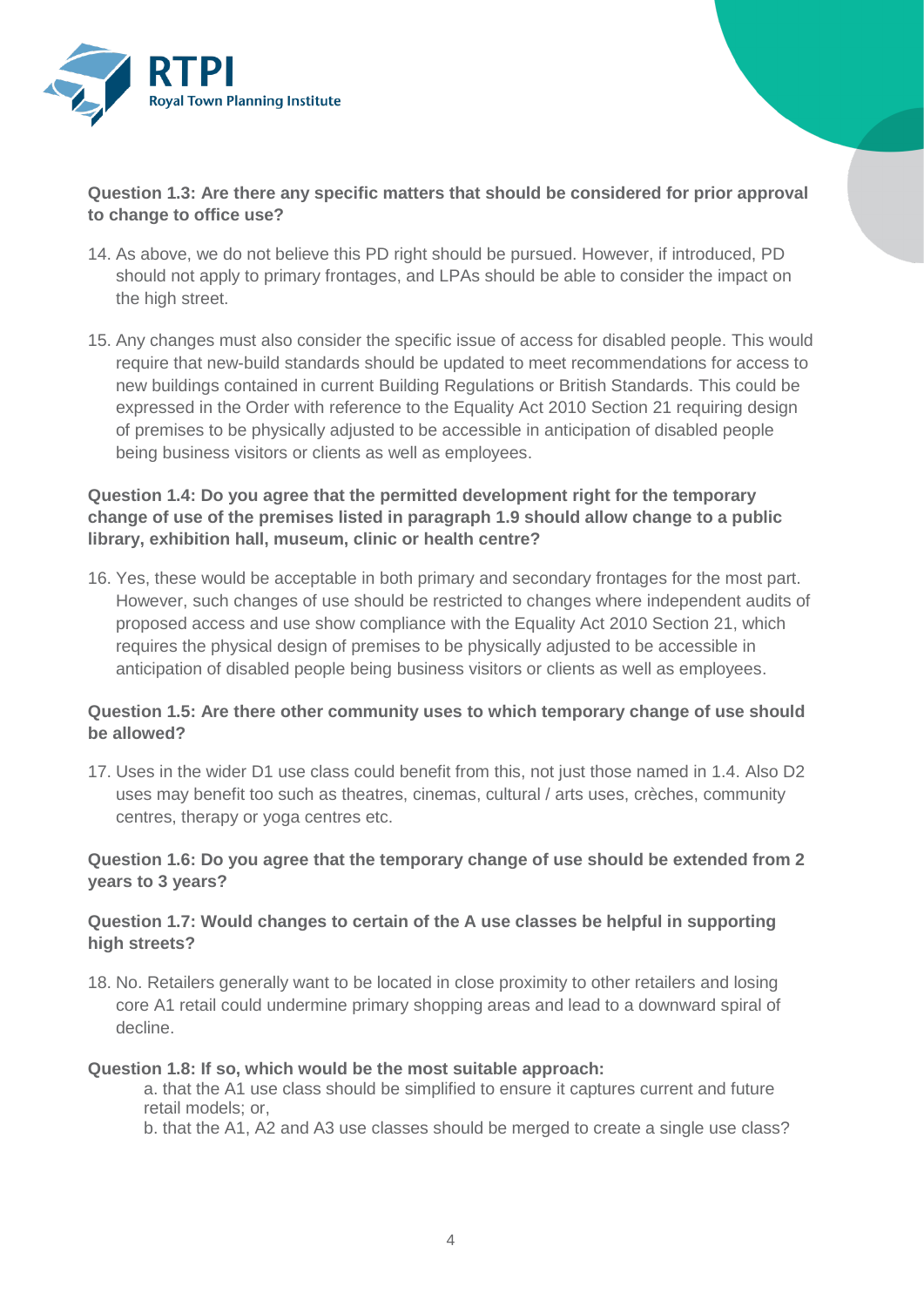

# **Question 1.9: Do you think there is a role for a permitted development right to provide additional self-contained homes by extending certain premises upwards?**

- 19. No. PD should be for simple or minor changes, not major changes like this. We have no objection in principle to buildings being extended upwards, but think these measures will only make a very limited contribution to increasing housing supply, which needs to be weighed up against the long term impact that introducing permitted development will have in terms of quality of design and amenity for people around the sites.
- 20. The Government previously passed over this option in its 2017 response to the 2016 consultation on [Upward Extensions in London,](https://www.gov.uk/government/consultations/upward-extensions-in-london) stating that "it was recognised that the complex prior approval that would be required to protect neighbours and the character and amenity of an area would result in a permitted development right that is no less onerous than a planning application". The response states that the Government's intention was to "take forward the policy option through the National Planning Policy Framework to support the delivery of additional homes by building up" rather than the PD option.
- 21. It is not clear how this proposal would align with the objectives of the Building Better, Building Beautiful Commission. This PD right would remove control over new developments, which could lead to poorly designed new dwellings.
- 22. If it has not already, it will be important for the Government to take legal advice regarding potential issues regarding the common law right to light. Even some developments with planning permission have been ruled inappropriate due to right to light issues – this may be more likely for PD since it will not have the same scrutiny.
- 23. The change would have a major impact on existing occupiers and neighbours without the 'normal' democratic say through a planning application. This would almost certainly lead to enforcement complaints and difficulty arbitrating whether the development is PD or not.
- 24. Additional potential impacts and issues include:
	- a. Fire regulations issues
	- b. Building regulations issues
	- c. Land assembly issues i.e. some buildings may be on a long lease hold, others freehold etc.
	- d. Practical issues with regard to construction, particularly above high street shops which have void roof spaces with cross beams
	- e. Drainage concerns
	- f. Residential amenity and open space concerns
	- g. Utilities concerns with regard to access, capacity etc.
	- h. Concerns with regard to impact on historical buildings and streetscape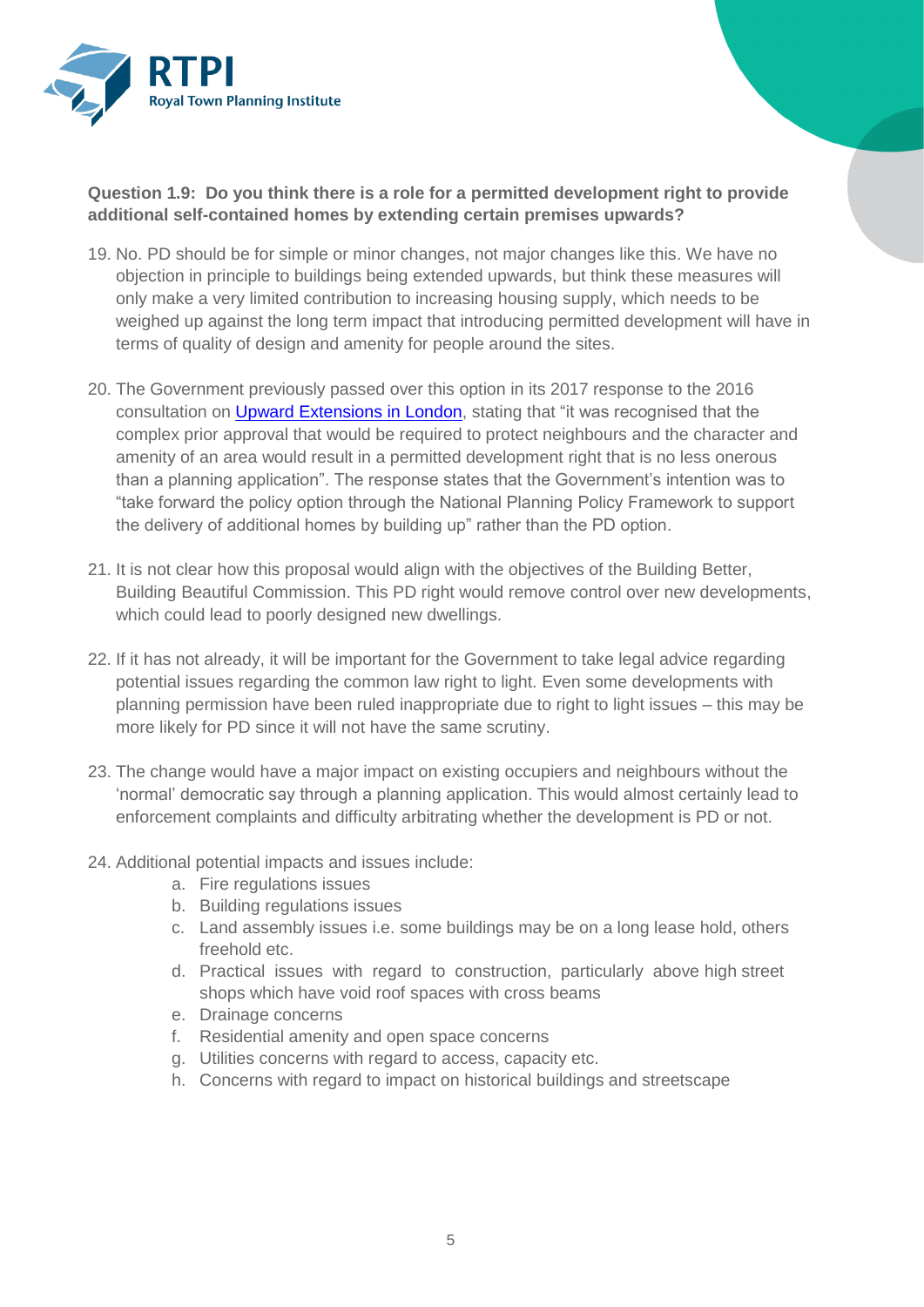

# **Question 1.10: Do you think there is a role for local design codes to improve outcomes from the application of the proposed right?**

25. Design codes can have a very positive role in a plan-led system, but are not a substitute for requiring planning permission. However, regardless of these proposals we think that design codes could play an increasingly important role in delivering popular and high quality development. In particular they provide an important opportunity for community to guide local development.

## **Question 1.11: Which is the more suitable approach to a new permitted development right:**

#### **a. that it allows premises to extend up to the roofline of the highest building in a terrace; or**

- b. that it allows building up to the prevailing roof height in the locality?
- 26. The roofline of the highest building in a terrace would be more suitable. However, this may be difficult to determine, where there are 'rogue' buildings within a terrace. There may also be uncertainty where the corner terrace is significantly higher than the rest of the street. Or on long streets, where good urban design has seen stepping down from higher to lower levels, and the proposals in question may be far away from the highest building and surrounded by far lower levels.

# **Question 1.12: Do you agree that there should be an overall limit of no more than 5 storeys above ground level once extended?**

27. Yes, however even this will be inappropriate in terms of character and context in some areas.

# **Question 1.13: How do you think a permitted development right should address the impact where the ground is not level?**

28. Level access must be ensured from the principal street - that is the street which buses use, and where taxis and private vehicles can set down older and disabled people at a kerb. Also, not from a back street, or side alley where disabled people, children and older and other vulnerable people will be placed at particular risk. For access to be inclusive, where there is a change in ground level across the site there should be a platform lift - or an accessibly sloped ramp - transition to the main common area corridor, and to any dwellings at that level, and to any lifts to upper floors.

# **Question 1.14: Do you agree that, separately, there should be a right for additional storeys on purpose built free standing blocks of flats? If so, how many storeys should be allowed?**

29. No, this is likely to be inappropriate in terms of character and context in some areas. In particular PD should not apply to recently-approved blocks of flats where appropriate design and public consultation has been undertaken. However, having a cut-off date would make it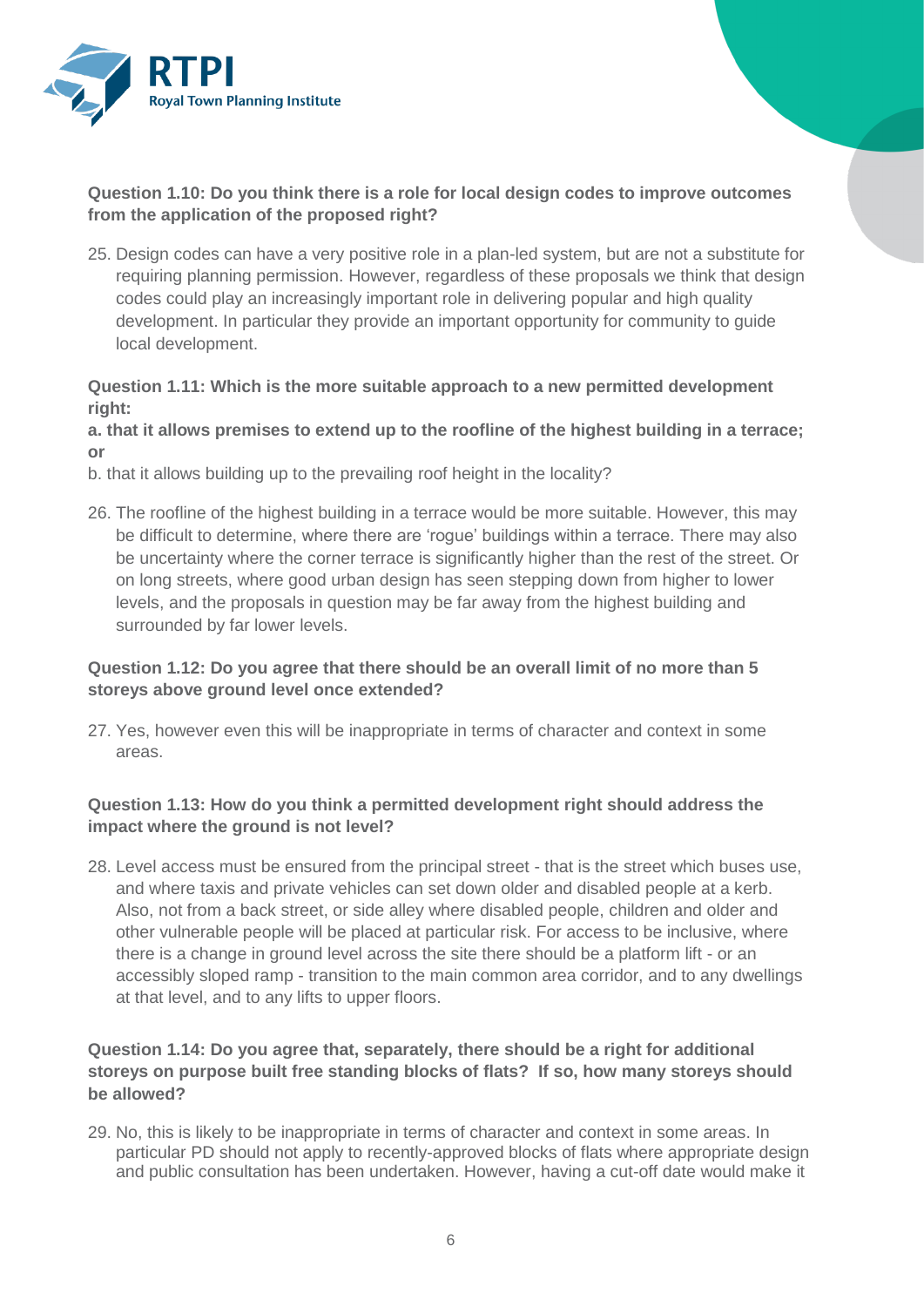

complicated and not provide certainty and clarity in the planning process. It would be better to manage these developments through planning permission rather than PD.

30. This proposal needs to be considered alongside the recommendations of the Hackitt Independent Review of Building Regulations and Fire Safety.

**Question 1.15: Do you agree that the premises in paragraph 1.21 of the consultation document would be suitable to include in a permitted development right to extend upwards to create additional new homes?** 

31. No.

**Question 1.16: Are there other types of premises, such as those in paragraph 1.22 of the consultation document that would be suitable to include in a permitted development right to extend upwards to create additional new homes?**

32. No, there is a risk that this would result in piecemeal and fragmented development that could lead to fewer homes than comprehensive redevelopment through planning permission. PD may not lead to the most efficient use of land as required through the NPPF. The most efficient use of land is best assessed through a planning application

# **Question 1.17: Do you agree that a permitted development right should allow the local authority to consider the extent of the works proposed?**

33. Yes. We welcome the acknowledgement that fees for prior approval should be appropriate to range and complexity of issues that should be considered. Current fees for prior approval of residential PD do not come close to this. However the range and complexity of issues that would need to be considered would make a normal planning permission the most effective tool.

# **Question 1.18: Do you agree that in managing the impact of the proposal, the matters set out in paragraphs 1.25 -1.27 of the consultation document should be considered in a prior approval?**

34. To manage the impact of a proposal, LPAs should be able to consider all the things normally sought in a planning application. As recognised in the Government's response to the previous 2016 consultation on Upward Extension in London, it would be essential to consider such a wide range of issues in prior approval that this change would "result in a permitted development right that is no less onerous than a planning application". Thus a normal planning application would be more appropriate.

# **Question 1.19: Are there any other planning matters that should be considered?**

35. There is a wealth of evidence that PD to C3 residential creates poor quality living conditions which do not conform to space standards.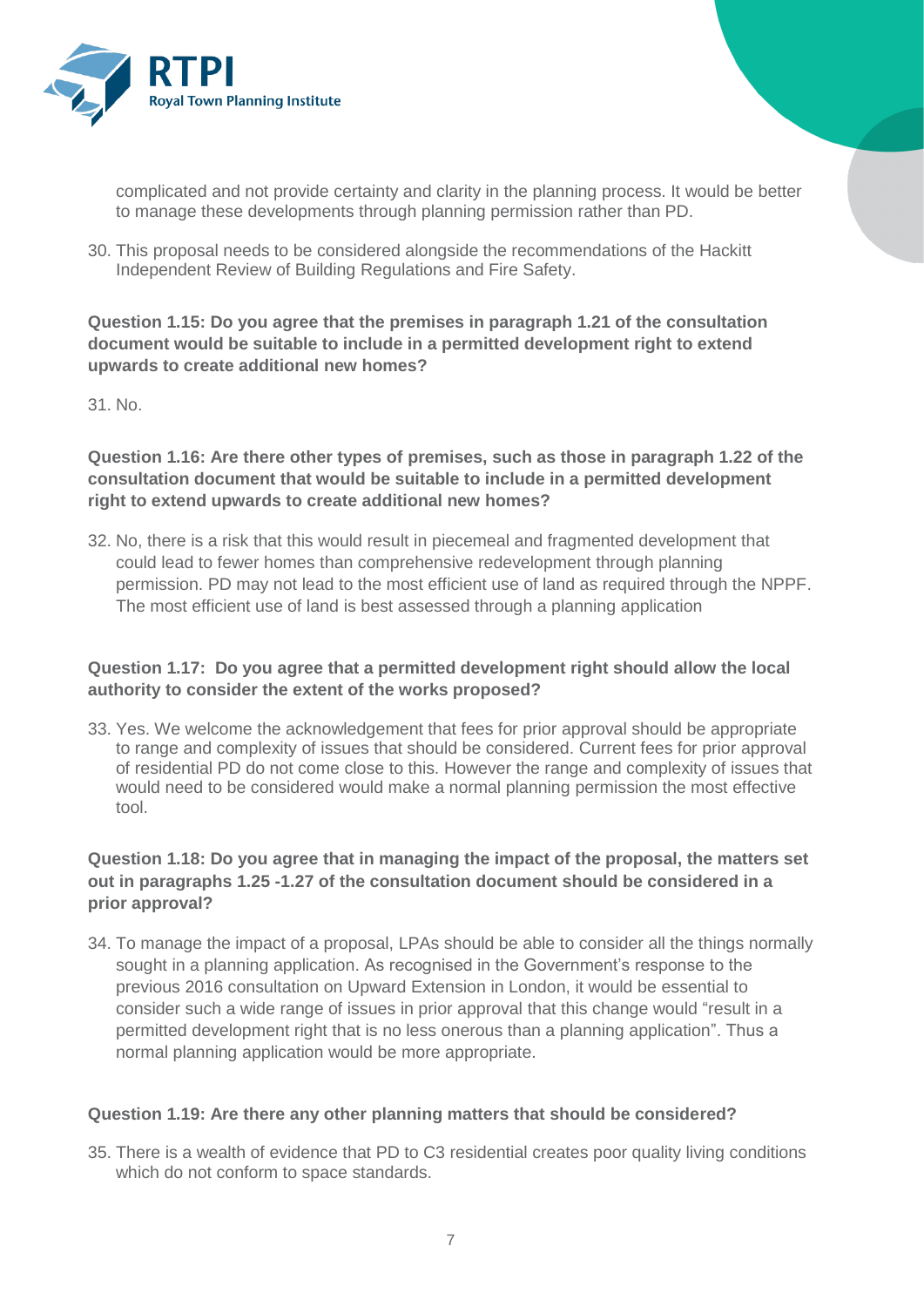

36. Were this to be implemented there would need to be clarity about the requirement for certain key standards. The standards required might for example, be those recommended in the BS 9266:2013 Code of Practice.

### **Question 1.20: Should a permitted development right also allow for the upward extension of a dwelling for the enlargement of an existing home?**

37. No, this would not meet the objective of delivering new homes and might disincentivise delivering new homes through the proposed PD approach.

#### **The permitted development right to install public call boxes, and associated advertisement consent**

#### **Question 1.21: Do you agree that the permitted development right for public call boxes (telephone kiosks) should be removed?**

38. Yes the system is being abused and call boxes can add unnecessary clutter to streets which may have a detrimental impact on accessibility.

### **Question 1.22: Do you agree that deemed consent which allows an advertisement to be placed on a single side of a telephone kiosk should be removed?**

39. Yes. We are aware of positive uses of this consent to aid with decluttering and the replacement of telephone kiosks with wifi hubs, for example those delivered by InLink in partnership with BT. However, this consent is also being abused by some. Additionally, issues of lighting glare have come to the fore in recent years for disabled people including those with impaired sight and neuro-sensitivity conditions. These are now dealt with in a new British Standard for the accessible design of built external environments, BS 8300- 1:2018, which is available to Local Planning Authorities to use as a basis when considering such issues.

#### **Increasing the height threshold for the permitted development right for electric vehicle charging points in areas used for off-street parking**

#### **Question 1.23: Do you agree the proposed increased height limit for an electrical vehicle charging point upstand in an off-street parking space that is not within the curtilage of a dwellinghouse?**

40. We support measures aimed at facilitating the adoption of electric vehicles (EVs), and the change supports a move towards rapid charging points. However 2.3 metres high is quite tall and the implications of this must be considered. If the proposed extension is enacted, it should be subject to a (limited) temporary period so that the impact can be assessed. The Government should also consider introducing a restriction to avoid their dual use for commercial purposes – for example advertising. Otherwise this PD right could be taken advantage of in the same way PD for call boxes has been.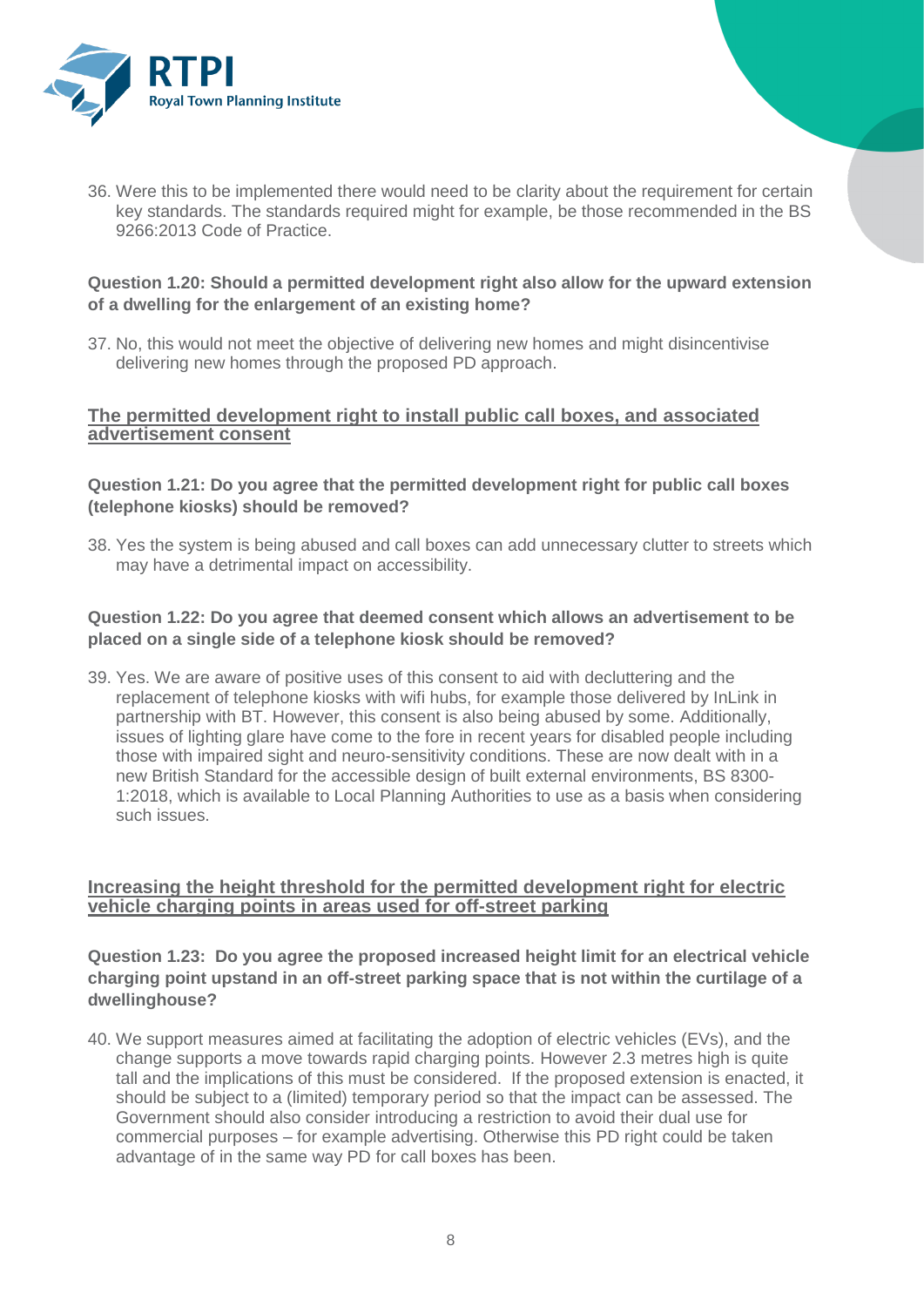

**Question 1.24: Do you agree that the existing time-limited permitted development right for change of use from storage or distribution to residential is made permanent?** 

- 41. No, there is a wealth of evidence that PD to C3 residential creates poor quality living conditions and below space standards. This PD right can result in poor quality housing with structural issues, a lack of amenity space, asbestos concerns and more. It delivers poorlylocated housing.
- 42. LPAs have a requirement in the NPPF to positively plan for all uses, including storage and distribution. These buildings can also be useful for last-mile logistics, for which there is a strong and growing demand. PD rights allow the unplanned loss of such uses which reduces availability and affordability of such space for business use, local jobs and economic growth. If planning permission required, LPAs can seek mixed-use employment and residential developments, but through PD, it is likely to all be lost to residential.

#### **Question 1.25: Do you agree that the time-limited permitted development right for larger extensions to dwellinghouses is made permanent?**

43. This sounds reasonable however we encourage the Government to consider evidence of the impact to date before making a decision.

#### **Question 1.26: Do you agree that a fee should be charged for a prior approval application for a larger extension to a dwellinghouse?**

44. Yes, since the fees for prior approval to not cover the actual work required, the development is essentially subsidised by all Council tax payers.

### **Supporting housing delivery by allowing for the demolition of commercial buildings and redevelopment as residential**

## **Question 1.27: Do you support a permitted development right for the high quality redevelopment of commercial sites, including demolition and replacement build as residential, which retained the existing developer contributions?**

- 45. No we strongly oppose this proposal. Permitted development should be for simple / minor changes, not new developments of this scale. LPAs have a requirement in the NPPF to positively plan for all uses, including commercial. PD rights allow the unplanned loss of such uses which reduces availability and affordability of such space for business use, local jobs and economic growth. "Replacement build as residential" misses opportunities for replacement for mixed uses which can be very important for place-making, general good design and local economy**.**
- 46. Demolition and rebuild should be subject to the full and proper scrutiny of a planning application and democratic decision making (usually through Planning Committees) – PD would undermine the confidence in LPAs and in the planning system more generally and cause confusion over what system applies.
- 47. This proposal needs to be considered alongside the recommendations of the Hackitt Independent Review of Building Regulations and Fire Safety.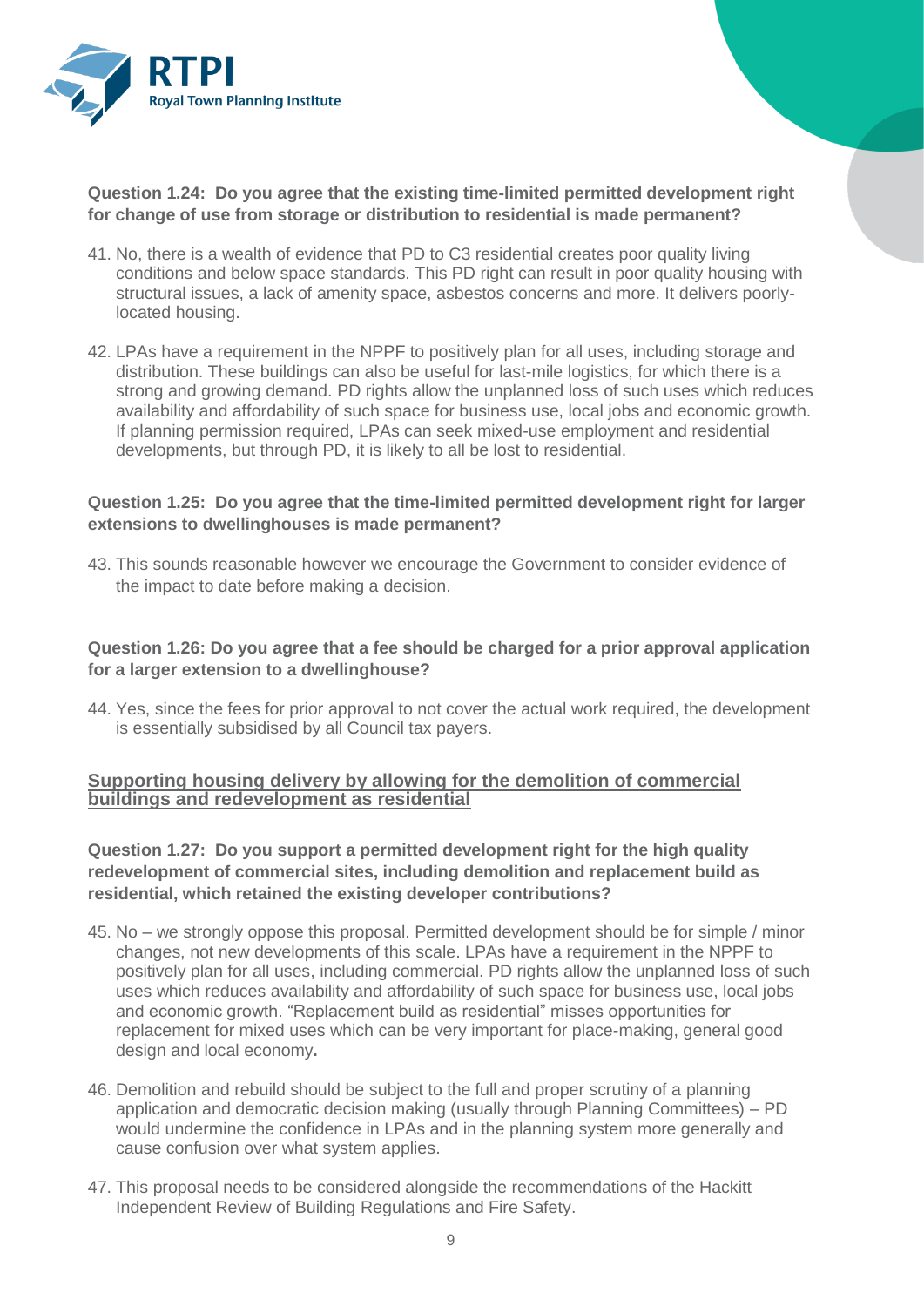

**Question 1.28: What considerations would be important in framing any future right for the demolition of commercial buildings and their redevelopment as residential to ensure that it brings the most sites forward for redevelopment?**

48. As above, we strongly oppose this proposal for extending permitted development. Developments such as these must include contributions to infrastructure and affordable housing. They must also conform to space standards. And it is important to consider their design. All of these are best dealt with through a planning application.

#### **Question 1.29: Do you have any comments on the impact of any of the measures?**

- *49.* In addition to the above, we see the following potential impacts and issues with the proposals relating to (i) *Allow greater change of use to support high streets to adapt and diversify*
	- a. Changes creating confusion for applicants and an according risk of the need for enforcement action.
	- b. The changes demonstrate a lack of joint thinking with Clinical Commissioning Groups. The proposed changes are against the direction of travel towards health hubs.
	- c. The mortgage market is generally not favourable to flats/houses above shops, this change therefore will have limited impact on the target audience, the younger demographic/young professionals.
	- d. No definition of the high street or town centre is included and therefore these changes could have a much wider adverse impact than intended.
	- e. The changes miss the mark with regard to the secondary office market. There is already a good supply of secondary office space, not only this but this market is structurally changing with a shift towards serviced office space on a rolling month subscription basis and rentable conference rooms. There is a general demand for Grade A office space, the proposed P.D rights do not create supply for these type of office space.
	- f. If these changes are implemented a test should be introduced to ensure that the change of use would genuinely benefit the vitality of the high street, a variation on the sequential tests suggested.

# **Question 1.30: Do you have any views about the implications of our proposed changes on people with protected characteristics as defined in the Equality Act 2010?**

50. Part 1 of the consultation has not considered, as it should, the discriminatory impact on disabled people throughout England of not requiring anticipatory adjustment of building designs and plans as required under the Equality Act 2010 Section 21. There is no automatic uplift to the accessibility of buildings extended or converted to create new homes under current building regulations. The proposals will therefore have a disproportionate impact on disabled people throughout England.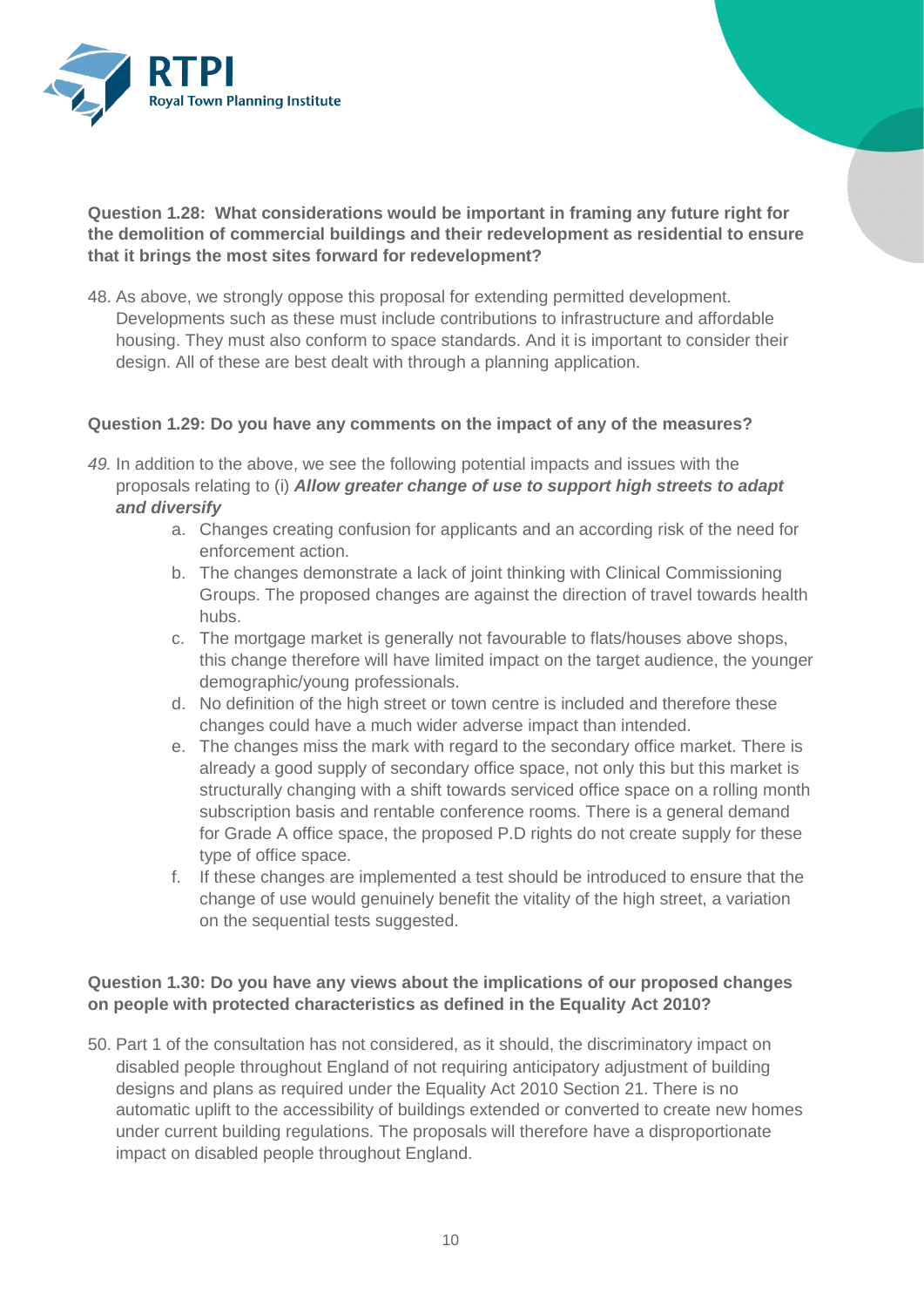

- 51. Paragraphs 3.96 and 3.98 of the research document published in 2017 as the Hackitt Inquiry Interim Report (Cm 9551) explain that - in common with fire safety and structural safety building regulation requirements - disabled access cannot be applied to alterations to an existing building except to the extent that the alteration makes the situation no worse than standards in force when the building was first built. The research document calls this the "non-worsening provision".
- 52. Sections 20 and 21 of the Equality Act do not exempt existing property from the duty to remove barriers like shop doorsteps. On the contrary, the Act requires new occupiers of premises or owners altering them, to remove such barriers. Hence the reason for new Development or Use Classes Orders changes themselves to specify that Equality Act anticipatory physical adjustments should be met, before vertical extensions or changes of use are exempt from the need for planning permission to be sought.

# **Part 2: The disposal of surplus local authority land (best consideration)**

**Question 2.1: Do you think that the threshold for the existing general consent for the disposal of land held for purposes other than planning or housing at undervalue (under section 123 of the Local Government Act 1972) should:**

- a. remain at the current level?
- b. be increased?
- c. **be removed completely?**
- 53. We think the threshold should be removed completely. Removing the threshold for the existing general consent would be consistent with the general power of competence for local authorities in the Localism Act 2011. It would also support regeneration. Other measures exist to account for potential misuses of powers by local authorities.

# **Question 2.2: If you consider it should be increased, do you think the new threshold should be:**

- a. £5 million or less?
- **b. £10 million or less?**
- c. other threshold? (please state level)

**Question 2.3: Do you agree that the Secretary of State should issue a new general consent under section 233 of the Town and Country Planning Act 1990 for the disposal of land held for planning purposes?** 

54. Yes. The Secretary of State should issue a new general consent under section 233 of the Town and Country Planning Act 1990 because it would improve efficiency, reduce complexity and prevent the need for local authorities to complete internal land transfers.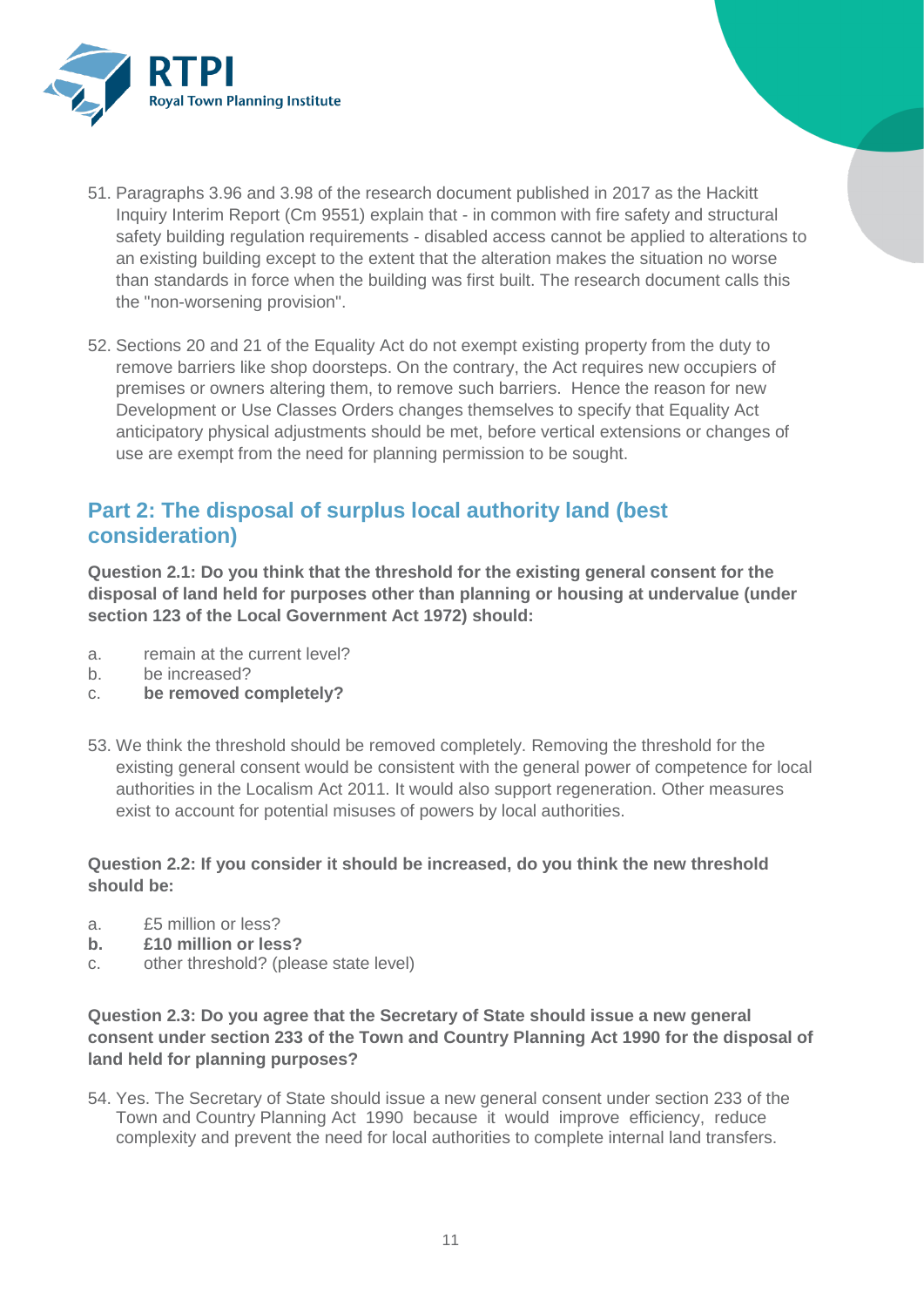

**Question 2.4: If yes, do you think any new general consent should apply to:**

- a. disposals at an undervalue of £2 million or less?
- b. disposals at an undervalue of £5 million or less?
- **c. disposals at an undervalue of £10 million or less?**
- d. disposals at some other undervalue threshold? (please state level)
- e. all disposals regardless of the undervalue?

**Question 2.5: Do you agree that the economic, social or environmental well-being criteria which apply to the existing general consent should also apply to any new general consent for the disposal of land held for planning purposes?**

55. Yes, this makes sense for consistency, and without this criteria there is potential for 'political stiff arming' within the system.

**Question 2.6: Do you have any additional comments about the current system governing disposals of land at an undervalue by local authorities, and our proposals to amend it?** 

**Question 2.7: Do you consider that the current £10m threshold contained in the general consent governing disposals by the Greater London Authority remains appropriate?** 

56. The threshold in London should be increased to at least £20 million to take account of the higher land value in London compared with the rest of the country. Any increases in the threshold (both in the GLA and elsewhere) need to be considered in the context of state aid regulations particularly due to Brexit.

**Question 2.8: If you consider the current threshold is no longer appropriate, or that the limit should be removed completely, please specify what you think the alternative should be and give reasons.**

#### **Public sector equality duty**

 $\overline{a}$ 

**Question 2.9: Do you have any views about the implications of our proposed changes on people with protected characteristics as defined in the Equality Act 2010?** 

# **Part 3: Draft listed building consent order to support the work of the Canal & River Trust**

**Question 3.1: Do you agree that the types of work set out in paragraph 3.8 should be granted a general listed building consent?** 

57. Yes. This [example](https://secure-web.cisco.com/1wwpAkW6feoDsqVpX7pPRB4stXeXwCIqqBK8pPnPqRkp_3POCrl2FxMVrksGMCz5EiPJos4SmPYZGWAclQVt2PeZnXNX_299AKM_0nDBQxl1rg61rysQVSKjJ1V5r0v6mA-tb4t7RYAav4yltroMjZYHiFV3T7ds-SXZSof0TeA2XMjZZqlYkdQ1jK6nyMYYBut5L_kEtSZsi-4XOX90MBVbrMV17dxOKz3aqBJvCnnx2qlSPEGLwPWie5ypdtiws86aEE19RafzVQbBV-FpufR1zgqDKn6wck70I_lJ2EyjlhxNFDZrCn2Mz5WDt1YdrAJI-4z3e9jfCRDHsESivsA/https%3A%2F%2Fwww.brent.gov.uk%2Fmedia%2F16406888%2Fsignedllbco_princess_road.pdf) is already in place in the London Borough of Brent.<sup>2</sup>

<sup>&</sup>lt;sup>2</sup> [https://www.brent.gov.uk/media/16406888/signedllbco\\_princess\\_road.pdf](https://secure-web.cisco.com/1wwpAkW6feoDsqVpX7pPRB4stXeXwCIqqBK8pPnPqRkp_3POCrl2FxMVrksGMCz5EiPJos4SmPYZGWAclQVt2PeZnXNX_299AKM_0nDBQxl1rg61rysQVSKjJ1V5r0v6mA-tb4t7RYAav4yltroMjZYHiFV3T7ds-SXZSof0TeA2XMjZZqlYkdQ1jK6nyMYYBut5L_kEtSZsi-4XOX90MBVbrMV17dxOKz3aqBJvCnnx2qlSPEGLwPWie5ypdtiws86aEE19RafzVQbBV-FpufR1zgqDKn6wck70I_lJ2EyjlhxNFDZrCn2Mz5WDt1YdrAJI-4z3e9jfCRDHsESivsA/https%3A%2F%2Fwww.brent.gov.uk%2Fmedia%2F16406888%2Fsignedllbco_princess_road.pdf)